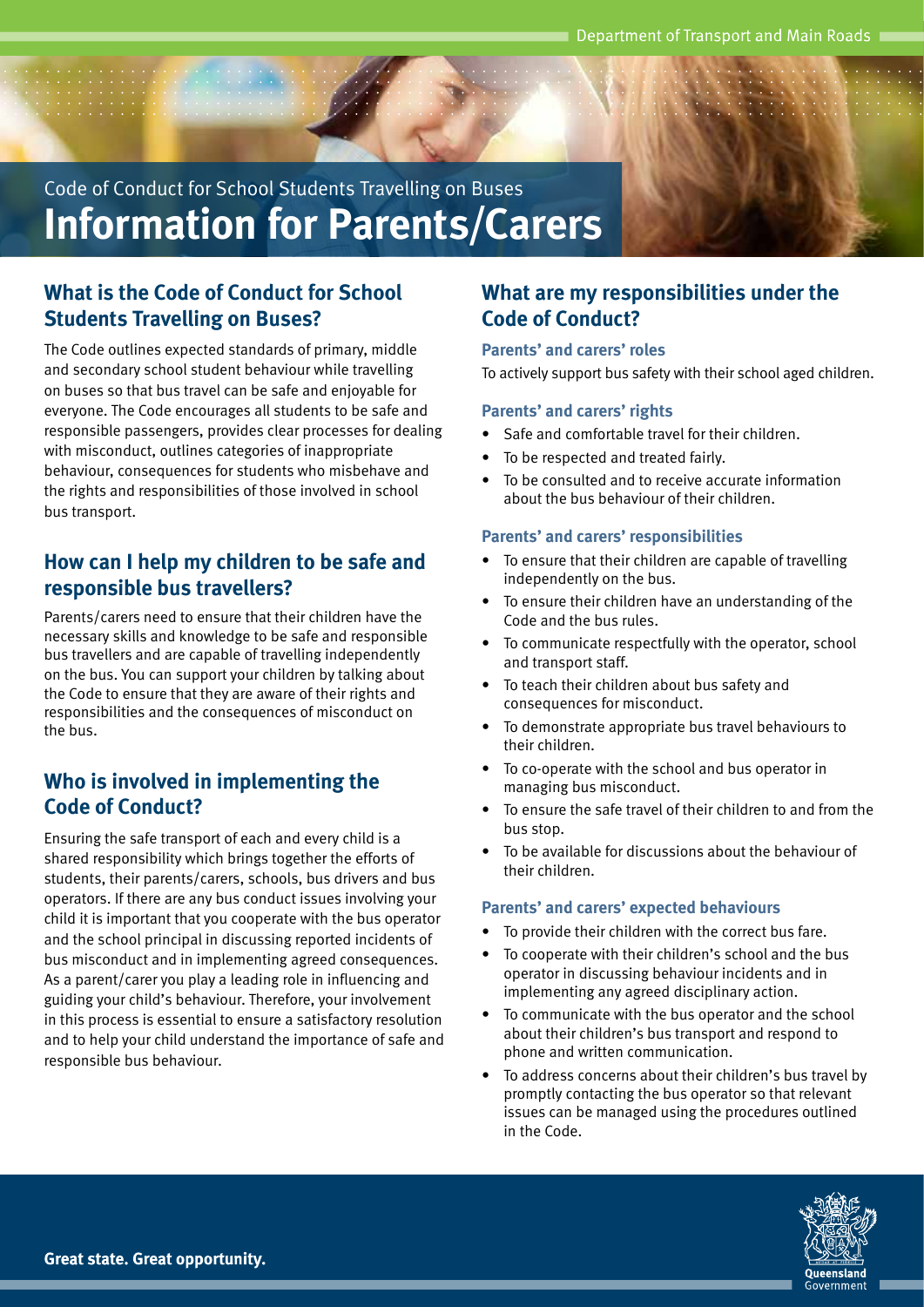# **What if a student does not pay the bus fare?**

Unfortunately, the incidence of fare evasion by school students has increased in recent times. Some students have exploited the framework for safe travel of school students by not paying the correct fare, thinking that they will not be refused travel. As a parent/carer, you need to let your children know that they cannot expect to travel on the school bus unless they pay their fare and that there are consequences for fare evasion. Therefore, you must ensure that they have the required bus fare for their school bus travel.

# **What about bullying on the bus?**

Bullying is a complex societal issue which is not the responsibility of just one individual or group. Everyone, especially those who have responsibility for the care of children, need to cooperate in managing bullying.

Physical bullying which affects the safety of bus travel can be easily observed and is dealt with under the Code. However, other forms of bullying, while being totally unacceptable, can be very difficult to identify as threats to passenger safety. When the bus driver has concerns, either observed or reported, of bullying issues the bus operator will be advised and will then inform the school of the situation.

Useful information about strategies to identify and to deal with bullying is available for parents/carers at www.bullyingnoway.gov.au.

## **What can I do if I am dissatisfied with the bus service?**

If you are dissatisfied with any aspect of the service provided by the bus company you should contact the bus operator to lodge a complaint and to attempt to resolve the issue. If you are not able to resolve the matter effectively with the operator you can consider referring the issue to the nearest Department of Transport and Main Roads Translink regional office (school transport) (for list of locations refer to www.translink.com.au/schooltransport) to investigate according to the Department's complaints management process.

## **What can I do if I am dissatisfied with a decision made by the bus operator?**

After implementing the processes outlined in the Code, an operator may decide to refuse a student travel on the bus or to implement alternative consequences. If you are dissatisfied with this outcome you may request that the operator review the decision.

If attempts to resolve your dissatisfaction with the operator's decision are unsuccessful and you wish to take the matter further, more formal procedures are involved. In these circumstances you may contact the nearest Department of Transport and Main Roads Translink regional office (school transport) (for list of locations refer to www.translink.com.au/schooltransport) and request, in writing, a review of the decision.

# **What are the possible consequences for not following the Code\* ?**

#### **Category 4: The behaviour is immediately life threatening**

- Refused bus travel for a defined period (school weeks) plus behaviour agreement (agreement period up to one school year) or
- Permanent refused travel.

#### **Category 3: The behaviour is dangerous/destructive and highly likely to cause immediate harm to property and others**

• Refused bus travel (maximum 10 school weeks) plus behaviour agreement (agreement period up to one school year).

#### **Category 2: The behaviour is unsafe where there could be harm to property and others**

- First Report refused bus travel (maximum five school days).
- Repeat Report within 10 school weeks refused bus travel (maximum 10 school days) and/or behaviour agreement (agreement period up to 10 school weeks).

#### **Category 1: The behaviour is irresponsible but not likely to cause harm**

- Report of single incident written caution considered.
- Report of repeat of incidents in single journey written caution and/or one to two days refused travel.
- First Repeat Report in 10 school weeks (repeat incidents across multiple journeys) – written caution and/or one to two days refused travel.
- Second Repeat Report in 10 school weeks maximum five days refused travel and/or behaviour agreement for up to 10 school weeks.
- Third Repeat Report in 10 school weeks maximum 10 days refused travel and/or behaviour agreement for up to 10 school weeks.

*\* In some circumstances an alternative consequence may be considered appropriate.*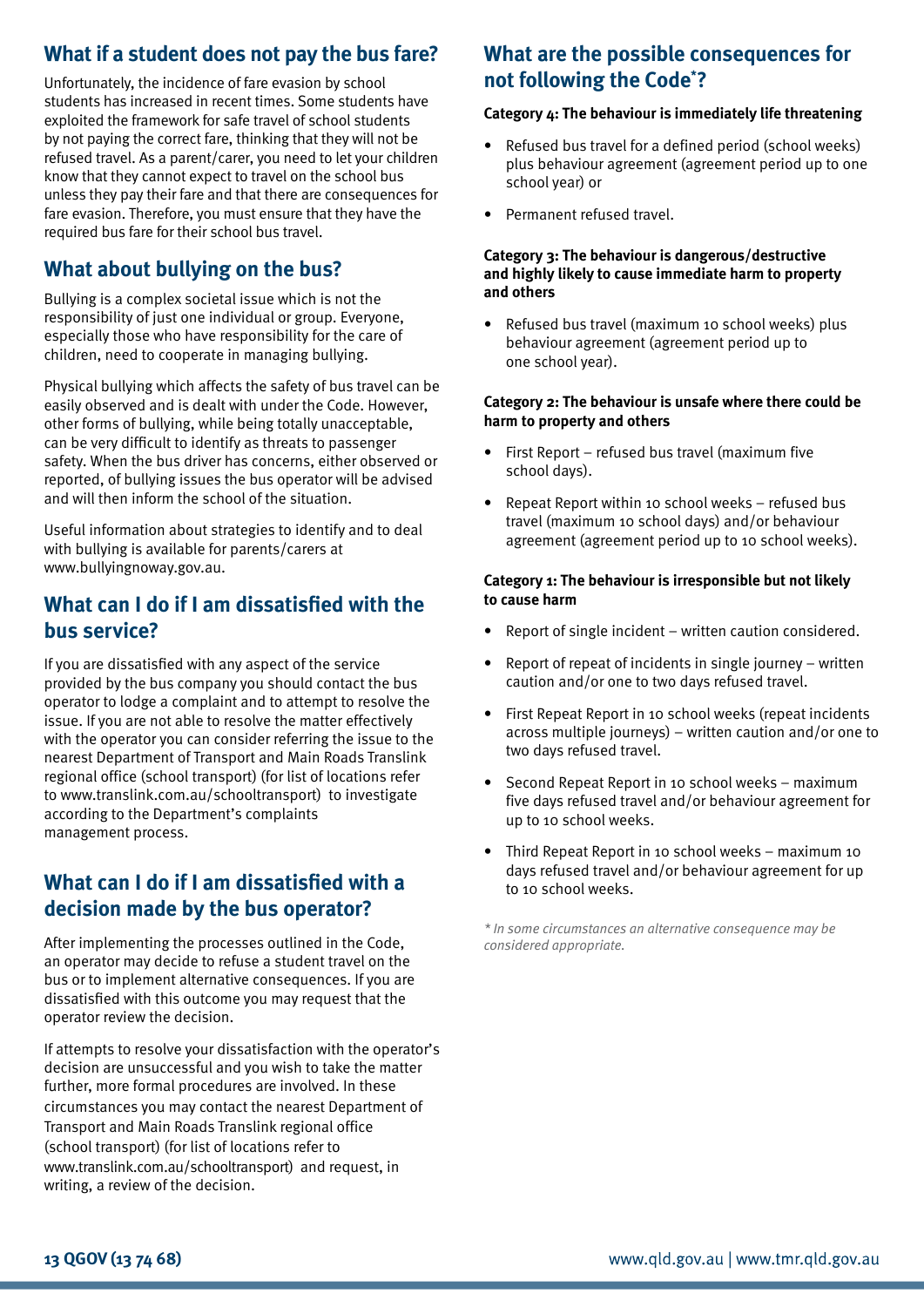Code of Conduct for School Students Travelling on Buses **Information for Students**

# **What is the Code of Conduct for School Students Travelling on Buses?**

**The Code outlines expected standards of primary, middle and secondary school student behaviour while travelling on buses so that bus travel can be safe and enjoyable for everyone. The Code provides clear processes for dealing with misconduct and outlines consequences for students who misbehave. The Code encourages all students to be safe and responsible passengers.**

# **How can I be a safe and responsible passenger?**

If you follow these guidelines for student expected behaviours you will be a safe and responsible passenger:

### **Students' role**

To be a safe and responsible passenger.

#### **Students' rights**

- To be safe
- To be respected and treated fairly

#### **Students' responsibilities**

- To act safely and responsibly by:
	- following driver instructions
	- following the bus rules and the Code
	- respecting self and others
	- respecting own property and the property of others
	- communicating respectfully with others
	- accepting consequences for bus misconduct.

#### **Students' expected behaviours**

- Hail the bus and wait in an orderly manner.
- Respect other people and their property.
- Behave in a way that ensures a safe bus journey for all passengers by:
	- following bus rules
	- staying in the right place
	- behaving in a calm, non-aggressive way
	- keeping hands and feet to self
	- speaking politely
	- storing all objects safely
- Get off the bus in an orderly manner.
- Follow the driver's safety instructions.

#### **Description of students' expected behaviours**

#### **Hail the bus and wait in an orderly manner**

- Stand in a visible location or at a designated bus stop
- Stand well back from the edge of the road when waiting for the bus
- Hail the bus as it approaches
- Remain quiet and calm without pushing or shoving
- Be patient and wait until the bus comes to a complete stop before getting on
- Have bus pass, ticket, card or money ready
- When the bus stops, move quietly to the bus